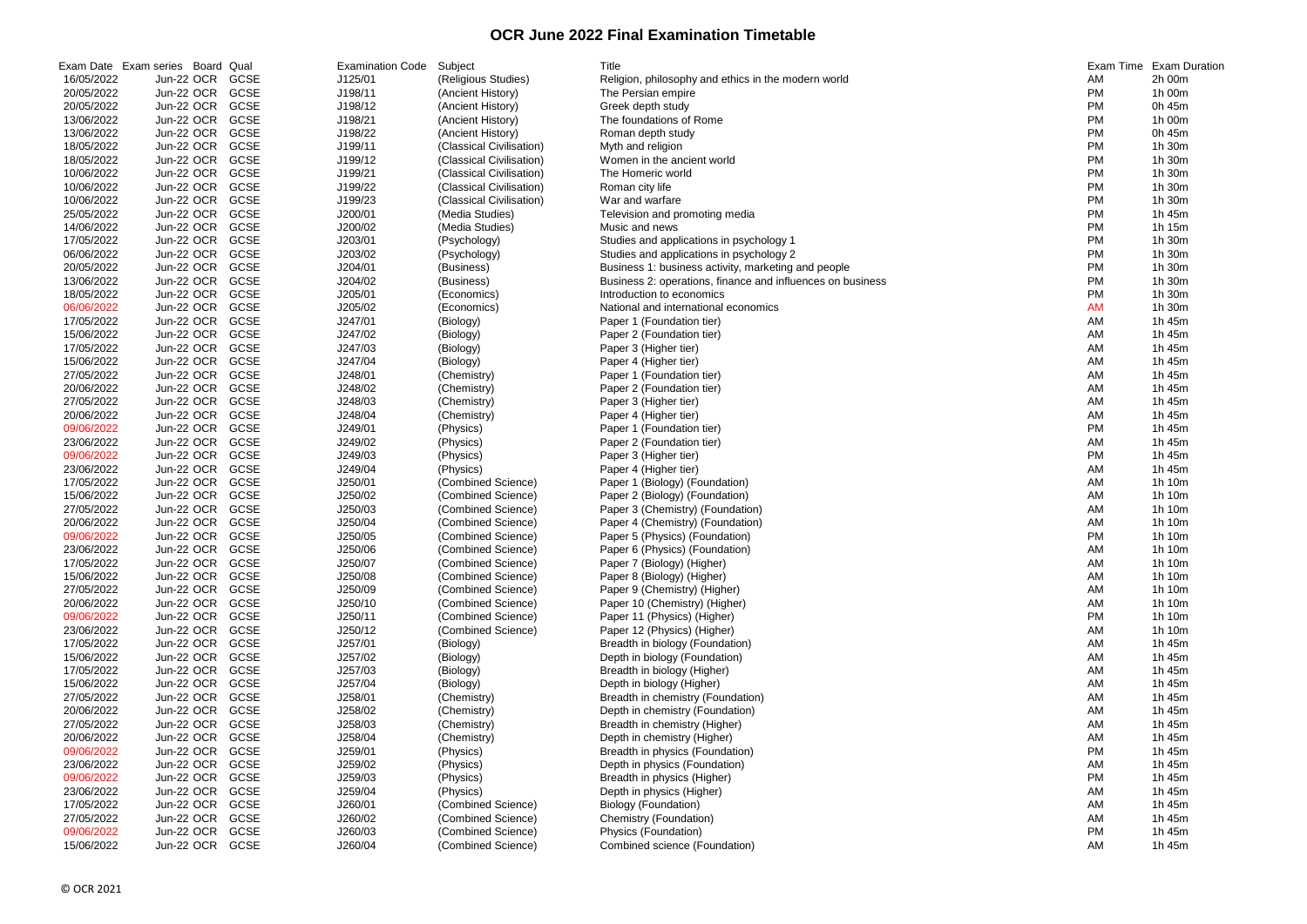## **OCR June 2022 Final Examination Timetable**

| 17/05/2022 | Jun-22 OCR      | <b>GCSE</b> | J260/05 | (Combined Science)             | Biology (Higher)                                                                           | AM        | 1h 45m |
|------------|-----------------|-------------|---------|--------------------------------|--------------------------------------------------------------------------------------------|-----------|--------|
| 27/05/2022 | Jun-22 OCR      | GCSE        | J260/06 | (Combined Science)             | Chemistry (Higher)                                                                         | AM        | 1h 45m |
| 09/06/2022 | Jun-22 OCR      | <b>GCSE</b> | J260/07 | (Combined Science)             | Physics (Higher)                                                                           | PM        | 1h 45m |
| 15/06/2022 | Jun-22 OCR      | GCSE        | J260/08 | (Combined Science)             | Combined science (Higher)                                                                  | AM        | 1h 45m |
| 23/05/2022 | Jun-22 OCR      | GCSE        | J270/01 | (Citizenship Studies)          | Citizenship in perspective                                                                 | PM        | 0h 50m |
| 14/06/2022 | Jun-22 OCR      | GCSE        | J270/02 | (Citizenship Studies)          | Citizenship in action                                                                      | <b>PM</b> | 1h 45m |
| 22/06/2022 | Jun-22 OCR      | GCSE        | J270/03 | (Citizenship Studies)          | Our rights, our society, our world                                                         | <b>PM</b> | 1h 00m |
| 16/05/2022 | Jun-22 OCR      | GCSE        | J277/01 | (Computer Science)             | Computer systems                                                                           | <b>PM</b> | 1h 30m |
| 27/05/2022 | Jun-22 OCR      | GCSE        | J277/02 | (Computer Science)             | Computational thinking, algorithms and programming                                         | <b>PM</b> | 1h 30m |
| 17/05/2022 | Jun-22 OCR      | <b>GCSE</b> | J282/01 | (Latin)                        | Language                                                                                   | <b>PM</b> | 1h 30m |
| 06/06/2022 | Jun-22 OCR      | <b>GCSE</b> | J282/02 | (Latin)                        | Prose literature A                                                                         | AM        | 1h 00m |
| 06/06/2022 | Jun-22 OCR      | <b>GCSE</b> | J282/03 | (Latin)                        | Prose literature B                                                                         | AM        | 1h 00m |
| 15/06/2022 | Jun-22 OCR      | <b>GCSE</b> | J282/04 | (Latin)                        | Verse literature A                                                                         | <b>PM</b> | 1h 00m |
| 15/06/2022 | Jun-22 OCR      | <b>GCSE</b> | J282/05 | (Latin)                        | Verse literature B                                                                         | <b>PM</b> | 1h 00m |
| 21/06/2022 | Jun-22 OCR      | <b>GCSE</b> | J282/06 | (Latin)                        | Literature and culture                                                                     | <b>PM</b> | 1h 00m |
| 16/05/2022 | Jun-22 OCR      | <b>GCSE</b> | J292/01 | (Classical Greek)              | Language                                                                                   | <b>PM</b> | 1h 30m |
| 07/06/2022 | Jun-22 OCR      | <b>GCSE</b> | J292/02 | (Classical Greek)              | Prose literature A                                                                         | <b>PM</b> | 1h 00m |
| 07/06/2022 | Jun-22 OCR      | <b>GCSE</b> | J292/03 | (Classical Greek)              | Prose literature B                                                                         | <b>PM</b> | 1h 00m |
| 16/06/2022 | Jun-22 OCR      | <b>GCSE</b> | J292/04 | (Classical Greek)              | Verse literature A                                                                         | <b>PM</b> | 1h 00m |
| 16/06/2022 | Jun-22 OCR      | <b>GCSE</b> | J292/05 | (Classical Greek)              | Verse literature B                                                                         | <b>PM</b> | 1h 00m |
| 22/06/2022 | Jun-22 OCR      | <b>GCSE</b> | J292/06 | (Classical Greek)              | Literature and culture                                                                     | <b>PM</b> | 1h 00m |
| 20/06/2022 | Jun-22 OCR      | <b>GCSE</b> | J309/01 | (Food Preparation & Nutrition) | Food preparation and nutrition                                                             | PM        | 1h 30m |
| 15/06/2022 | Jun-22 OCR      | GCSE        | J310/01 | (Design and Technology)        | Principles of design and technology                                                        | PM        | 2h 00m |
| 19/05/2022 | Jun-22 OCR      | <b>GCSE</b> | J316/04 | (Drama)                        | Drama: Performance and response                                                            | PM        | 1h 30m |
| 18/05/2022 | Jun-22 OCR      | <b>GCSE</b> | J351/01 | (English Language)             | Communicating information and ideas                                                        | AM        | 2h 00m |
| 10/06/2022 | Jun-22 OCR      | <b>GCSE</b> | J351/02 | (English Language)             | Exploring effects and impact                                                               | AM        | 2h 00m |
| 25/05/2022 | Jun-22 OCR      | <b>GCSE</b> | J352/11 | (English Literature)           | Modern prose or drama                                                                      | AM        | 1h 15m |
| 25/05/2022 | Jun-22 OCR      | <b>GCSE</b> | J352/12 | (English Literature)           | 19th century prose                                                                         | AM        | 0h 50m |
| 08/06/2022 | Jun-22 OCR      | GCSE        | J352/21 | (English Literature)           | Poetry across time                                                                         | AM        | 1h 15m |
| 08/06/2022 | Jun-22 OCR      | GCSE        | J352/22 | (English Literature)           | Shakespeare                                                                                | AM        | 0h 50m |
| 23/05/2022 | Jun-22 OCR      | GCSE        | J383/01 | (Geography)                    | Living in the UK today                                                                     | AM        | 1h 00m |
| 07/06/2022 | Jun-22 OCR      | <b>GCSE</b> | J383/02 | (Geography)                    | The world around us                                                                        | PM        | 0h 45m |
| 14/06/2022 | Jun-22 OCR      | GCSE        | J383/03 | (Geography)                    | Geographical skills                                                                        | AM        | 1h 20m |
| 23/05/2022 | Jun-22 OCR      | <b>GCSE</b> | J384/01 | (Geography)                    | Our natural world                                                                          | AM        | 1h 00m |
| 07/06/2022 | Jun-22 OCR      | GCSE        | J384/02 | (Geography)                    | People and society                                                                         | <b>PM</b> | 1h 00m |
| 14/06/2022 | Jun-22 OCR GCSE |             | J384/03 | (Geography)                    | Geographical exploration                                                                   | AM        | 1h 30m |
| 09/06/2022 | Jun-22 OCR GCSE |             | J410/01 | (History)                      | China 1950-1981: The people and the state                                                  | AM        | 1h 00m |
| 09/06/2022 | Jun-22 OCR      | GCSE        | J410/02 | (History)                      | Germany 1925-1955: The people and the state                                                | AM        | 1h 00m |
| 09/06/2022 | Jun-22 OCR GCSE |             | J410/05 | (History)                      | South Africa 1960-1994: The people and the state                                           | AM        | 1h 00m |
| 09/06/2022 | Jun-22 OCR GCSE |             | J410/06 | (History)                      | The USA 1919-1948: The people and the state                                                | AM        | 1h 00m |
| 09/06/2022 | Jun-22 OCR      | GCSE        | J410/07 | (History)                      | The USA 1945-1974: The people and the state                                                | AM        | 1h 00m |
| 16/06/2022 | Jun-22 OCR      | GCSE        | J410/08 | (History)                      | Migration to Britain c.1000 to c. 2010                                                     | AM        | 1h 00m |
| 16/06/2022 | Jun-22 OCR      | GCSE        | J410/09 | (History)                      | Power: Monarchy and democracy in Britain c.1000 to 2014                                    | AM        | 1h 00m |
| 16/06/2022 | Jun-22 OCR      | <b>GCSE</b> | J410/10 |                                | War and British society c.790 to c.2010                                                    | AM        | 1h 00m |
| 21/06/2022 | Jun-22 OCR      | <b>GCSE</b> | J410/11 | (History)                      | The impact of Empire on Britain 1688-c.1730 with urban environments: Patterns of migration |           | 1h 15m |
| 21/06/2022 | Jun-22 OCR      | <b>GCSE</b> |         | (History)                      |                                                                                            | AM        | 1h 15m |
|            |                 | <b>GCSE</b> | J410/12 | (History)                      | The English Reformation c.1520-c.1550 with castles: form and function c.1000-1750          | AM        |        |
| 21/06/2022 | Jun-22 OCR      |             | J410/13 | (History)                      | Personal rule to Restoration 1629-1660 with castles: form and function c.1000-1750         | AM        | 1h 15m |
| 19/05/2022 | Jun-22 OCR      | <b>GCSE</b> | J410/14 | (History)                      | International Relations: the changing international order 1918-1975                        | AM        | 1h 15m |
| 19/05/2022 | Jun-22 OCR      | <b>GCSE</b> | J411/41 | (History)                      | The Norman Conquest, 1065-1087                                                             | AM        | 1h 00m |
| 19/05/2022 | Jun-22 OCR      | <b>GCSE</b> | J411/42 | (History)                      | The Elizabethans, 1580-1603                                                                | AM        | 1h 00m |
| 19/05/2022 | Jun-22 OCR      | <b>GCSE</b> | J411/43 | (History)                      | Britain in peace and war 1900-1918                                                         | AM        | 1h 00m |
| 09/06/2022 | Jun-22 OCR      | <b>GCSE</b> | J411/51 | (History)                      | The people's health, c.1250 to present                                                     | AM        | 1h 00m |
| 09/06/2022 | Jun-22 OCR      | <b>GCSE</b> | J411/52 | (History)                      | Crime and punishment, c.1250 to present                                                    | AM        | 1h 00m |
| 09/06/2022 | Jun-22 OCR      | <b>GCSE</b> | J411/53 | (History)                      | Migrants to Britain, c.1250 to to present                                                  | AM        | 1h 00m |
| 16/06/2022 | Jun-22 OCR      | GCSE        | J411/61 | (History)                      | History around us                                                                          | AM        | 1h 00m |
| 21/06/2022 | Jun-22 OCR      | <b>GCSE</b> | J411/71 | (History)                      | Viking expansion, c.750-c.1050                                                             | AM        | 1h 00m |
| 21/06/2022 | Jun-22 OCR      | <b>GCSE</b> | J411/72 | (History)                      | The Mughal Empire, 1526-1707                                                               | AM        | 1h 00m |
| 21/06/2022 | Jun-22 OCR      | GCSE        | J411/73 | (History)                      | The making of America, 1789-1900                                                           | AM        | 1h 00m |
| 27/06/2022 | Jun-22 OCR GCSE |             | J411/81 | (History)                      | The First Crusade, c.1070-1100                                                             | <b>PM</b> | 1h 00m |

| ΑM | 1h 45m                |
|----|-----------------------|
| AM | 1h 45m                |
| РM | 1h 45m                |
| АM | 1h 45m                |
| РM | 0h 50m                |
| РM | 1h 45m                |
| PM | 1h 00m                |
| РM | 1h 30m                |
| РM | 1h 30m                |
| РM | 1h 30m                |
| AM | 1h 00m                |
| AM | 1h 00m                |
| РM | 1h 00m                |
| РM | 1h 00m                |
|    |                       |
| PM | 1h 00m                |
| РM | 1h 30m                |
| РM | 1h 00m                |
| РM | 1h 00m                |
| РM | 1h 00m                |
| РM | 1h 00m                |
| РM | 1h 00m                |
| РM | 1h 30m                |
| РM | 2h 00m                |
| РM | 1h 30m                |
| AM | 2h 00m                |
| АM | 2h 00m                |
| AM | 1h 15m                |
| AM | 0h 50m                |
| AM | 1h 15m                |
| AM | 0h 50m                |
| AM | 1h 00m                |
| РM | 0h 45m                |
| AM | 1h 20m                |
| AM | 1h 00m                |
|    | 1h 00m                |
| РM |                       |
| AM | 1h 30m                |
| АM | 1h 00m                |
| ΑM | 1h 00m                |
| AM | 1h 00m                |
| AM | 1h 00m                |
| AM | 1h 00m                |
| AM | 1h 00m                |
| AM | 1h 00m                |
| AM | 1h 00m                |
| AM | 1h 15m                |
| AM | 1h 15m                |
| AM | 1h<br>15 <sub>m</sub> |
| AM | 1h 15m                |
| AM | 1h 00m                |
| AM | 1h 00m                |
| AM | 1h 00m                |
| АM | 1h 00m                |
| АM | 1h 00m                |
| AM | 1h 00m                |
| АM | 1h 00m                |
| АM | 1h 00m                |
|    |                       |
| AM | 1h 00m                |
| АM |                       |
| РM | 1h 00m<br>1h 00m      |